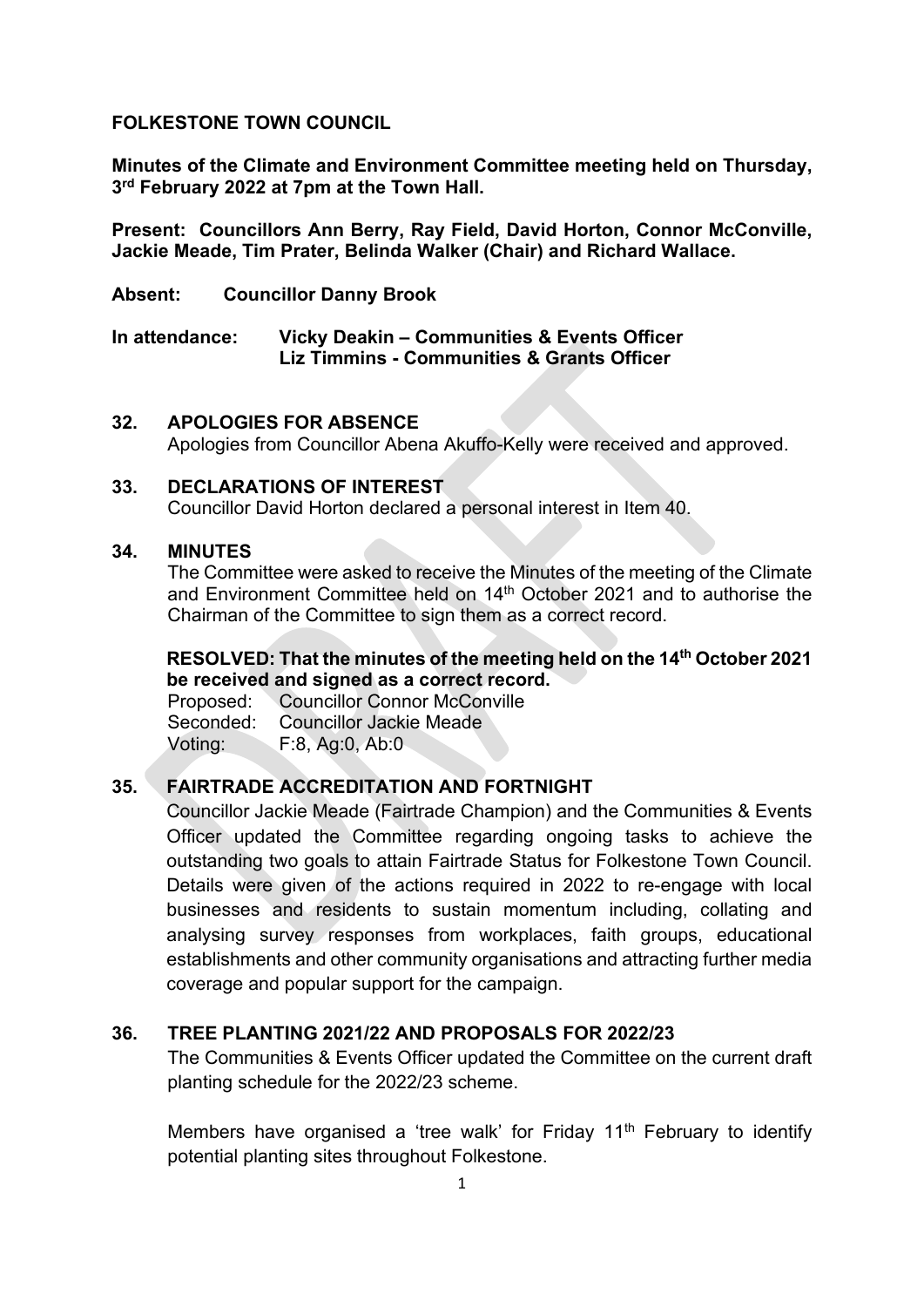A request was made that future Tree Working Group meetings be organised as hybrid meetings to accommodate / support all Members with the option of attending in person or via Microsoft Teams depending on their preferences and other commitments.

### **37. QUEENS PLATINUM JUBILEE - TREE CANOPY FOR THE REIGN**

The Committee were briefed by the Communities & Events Officer on the developing plans and potential arrangements for the Queens Platinum Jubilee, working in partnership with the Woodland Trust and local communities, schools, churches, youth groups etc to plant commemoration trees.

Members indicated that St Peters Primary School might be able to dedicate some space in their community garden for tree planting.

Suggestions were put forward requesting that the C & E Officer to pursue the possibility of FTC coordinating / publicising a 'Best Garden / Balcony / Hanging Basket competition as part of its events acknowledging and celebrating the Queens Platinum Jubilee with judging to be conducted by the Town Mayor.

# **38. FLOWER & SHRUB BED MAINTENANCE 2022 / 23**

The Communities & Events Officer updated the Committee on proposals for maintenance from 2021/22 for the flower and shrub beds and scheduled works for 2022/23 which includes a programme for replanting the shrub beds that are past their best. Members considered the release of £34,635.71 from the 2022/23 Parks, Garden & Recs budget.

### **RESOLVED: To release £34,635.71 to undertake the required works.**

Proposed: Councillor Richard Wallace Seconded: Councillor Ann Berry Voting: F:8, Ag:0, Ab:0

# **39. CLIMATE ACTION PLAN**

The Committee noted the additional financial information on the Climate Action Plan and also made a request that the Town Clerk provide an update to all Councillors as to the current status with the acquisition of the minibus.

### **40. ALLOTMENTS**

The Communities & Events Officer briefed the Committee on the proposed changes to the Allotment rules including the following amendment:

*3.24 Pesticides, herbicides and inorganic fertilisers can be helpful when clearing and cultivating an allotment, however they can also be hazardous and*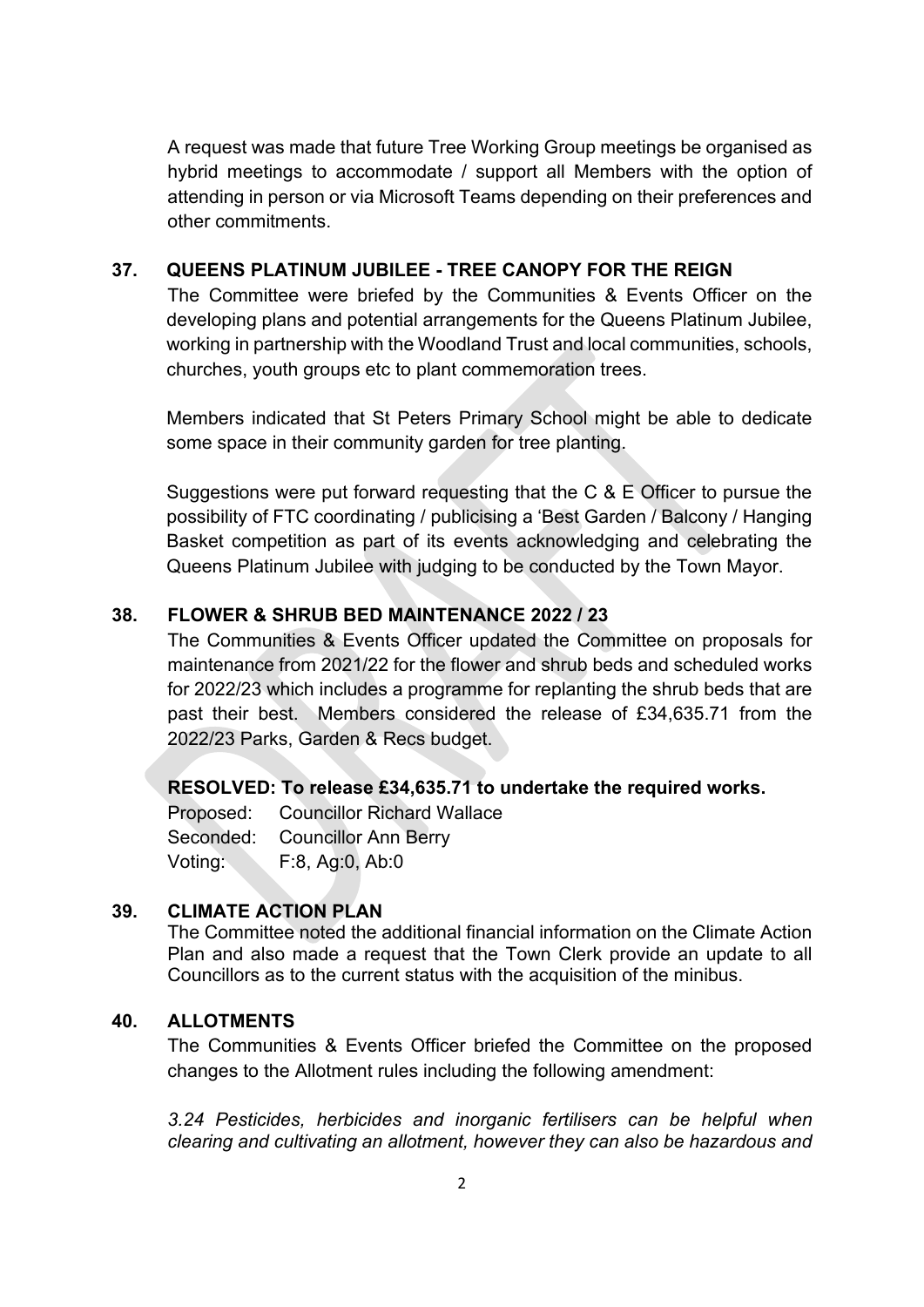*have environmental implications. Council recommends trying to minimise the use of pesticides, herbicides and inorganic fertilisers, or reduce the levels of use over time. If wishing to use any of the above, tenants must complete an Allotment Chemical Use Permission Request Form. On receipt of the form Council will consider giving permission subject to tenants:*

*a) putting up a notice on the plot detailing exactly what product is being used to advise tenants with Children or Pets to take all reasonable care and to ensure that other plots, grass roads and paths, hedges and trees are not adversely affected, and make good or replant as necessary should any damage occur. b) selecting and use pesticides, whether for spraying, seed dressing or for any* 

*other purpose whatsoever, so that there is minimal risk to members of the public, birds and other wildlife, with the exception of vermin or pests.* 

*c) following the instructions for use carefully and complying at all times with current pesticide regulations and the law which requires only approved pesticides to be used.* 

and updated the Committee on the reports of rough sleepers on FTC allotment sites.

Members suggested that signposting information for the homeless / rough sleepers should be displayed at Folkestone Town Council allotment sites including details of local homeless charities and support centres such as Porchlight.

Members requested that the C & E Officer arrange a meeting with the Allotment Manager, Allotment Champion(s), Community Support Officers, Allotment Association Chairs, and herself to further consider ways to manage the ongoing situation whilst supporting this 'at risk' section of our community and the wellbeing of allotment holders.

After some debate it was

# **RESOLVED: That Allotment Rules V12 together with the amendments are approved and adopted.**

Proposed: Councillor Connor McConville Seconded: Councillor Tim Prater Voting: F:8, Ag:0, Ab:0

### **41. PLAY PARKS REPORT CE/22/303**

The Communities & Grants Officer briefed the committee in respect of developments at FTC managed Play Parks including an assurance that any medium or high-risk issues identified are addressed immediately. Members received and noted Report CE/22/303 with a subsequent request that when play equipment is removed from any site, a notice is displayed ASAP indicating the reasons why and if / when it will be replaced.